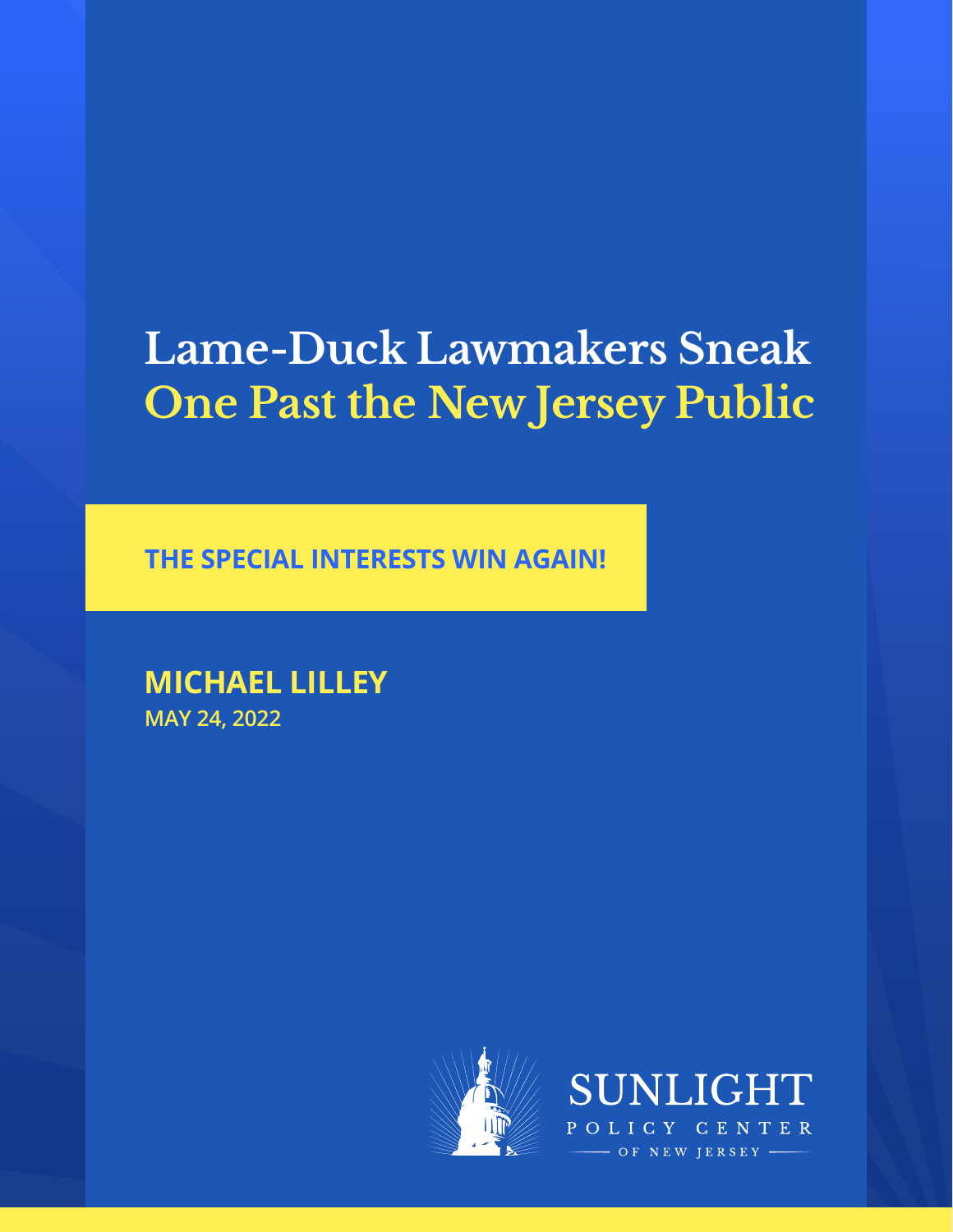### **LAME-DUCK LAWMAKERS SNEAK ONE PAST THE NEW JERSEY PUBLIC THE SPECIAL INTERESTS WIN AGAIN**

This is the sort of eleventh-hour, backroom deal that gives New Jersey politics a bad name.

So now we know that the "Responsible Collective Negotiations Act" (RCNA)<sup>1</sup> was passed by both houses of the New Jersey legislature on January 10, 2022 - *the very last day of the 2021 legislature* - and sent to Governor Murphy, who dutifully signed the bill into law as P.L. 2021, Chapter 411 on January 18.

Special interests routinely benefit from the opaque, insider-driven lame-duck process. It seems tailor-made for their kind of political influence. The RCNA provides an excellent example of this.

The RCNA benefited New Jersey's public-sector unions, including the Communications Workers of America (CWA), the United Service Workers of America and the New Jersey Education Association (NJEA).<sup>2</sup> But the case of the NJEA is particularly illuminating because it reveals how the process works as well as the profound influence exerted by deep-pocketed special interests over New Jersey's political system.

Substantively, the RCNA built upon and modified prior NJEA-friendly legislation, the 2018 Workplace Democracy Enhancement Act (WDEA, discussed below).3 The WDEA is a strongly pro-NJEA law enacted in anticipation of the US Supreme Court's *Janus* decision that ruled agency fees unconstitutional. The RCNA grants the NJEA greater control over teachers who have opted out of NJEA membership. It also amends WDEA provisions that had become legally problematic while still preventing teachers from ceasing dues payments immediately upon opting out.

But the process by which the RCNA was passed reveals even more. *Every one* of the 25 sponsors and co-sponsors of the RCNA was supported by NJEA money,4 as was the governor who signed it into law. All are Democrats. Furthermore, passage was kept below the radar screen. The Sunlight Policy Center of New Jersey, which follows both New Jersey's public-sector unions and their influence over the legislature closely, was

<sup>1</sup> State of New Jersey, 221 Legislature, Senate, No.3810, January 18, 2022, https://www.njleg.state.nj.us/billsearch/2020/S3810/bill-text?f=PL21&n=411\_

<sup>&</sup>lt;sup>2</sup> Sunlight will use "NJEA" as a proxy for both the NJEA and the various county and local associations, all of which are funded by unified dues that flow directly to the NJEA and are distributed back down to the constituent associations.

<sup>&</sup>lt;sup>3</sup> State of New Jersey, 218 Legislature, Senate, No.2137, March 5, 2018, https://njleg.state.nj.us/billsearch/2018/A3686/bill-text?f=PL18&n=15\_.

<sup>4</sup> Primary sponsors: Sens. Sweeney, Addiego, Greenstein; ASM Benson. Co-Sponsors: Sens. Rice, Pou, Turner, Gill, Diegnan, Cunningham; ASMs Reynolds-Jackson, Murphy, Giblin, Verrelli, Zwicker, Chaparro, Sumter, Jasey, McKnight, McKeon, Stanley, Lopez, Wimberly, Caputo, DeAngelo. See https://www.njleg.state.nj.us/billsearch/2020/S3810.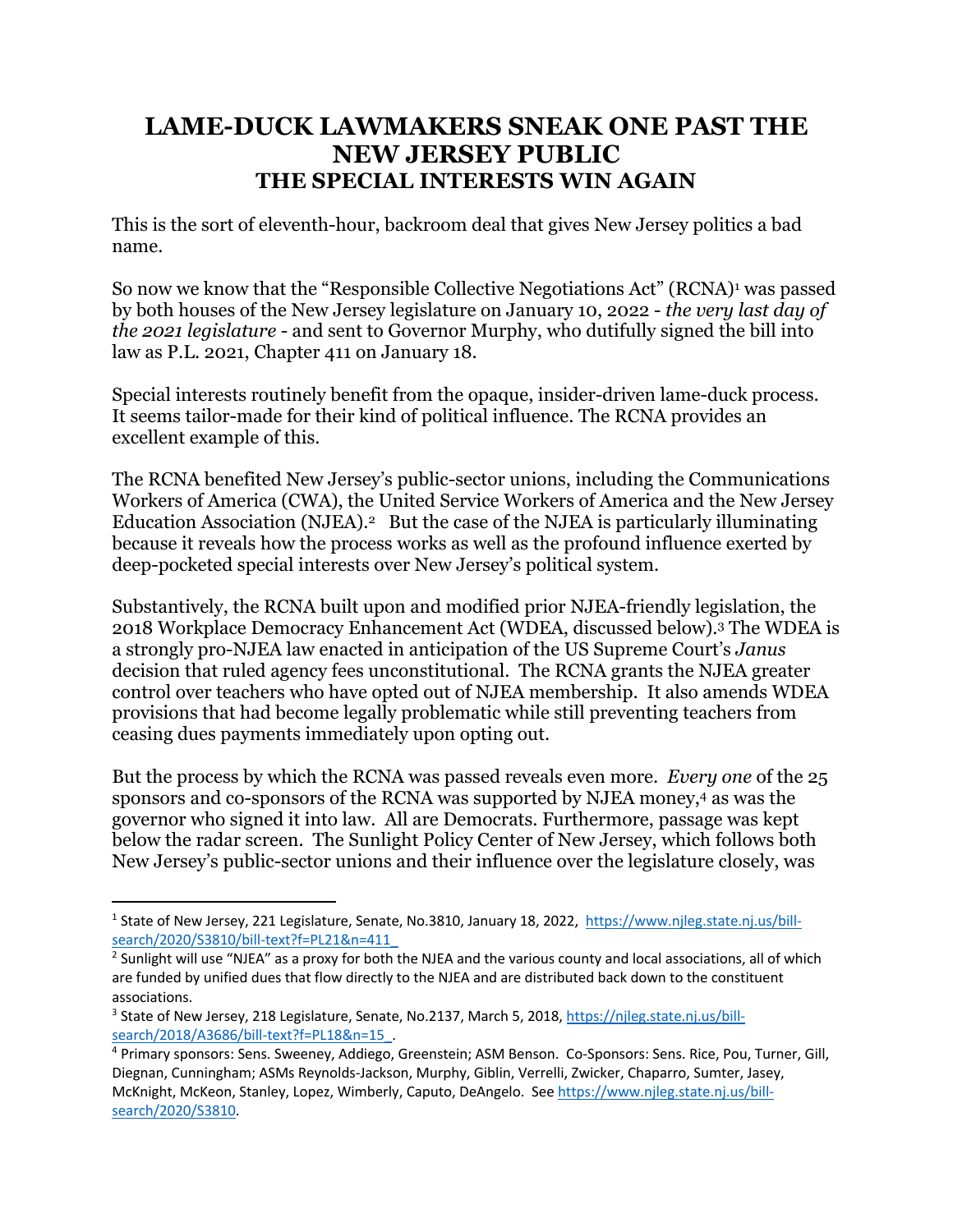not aware of this new legislation because it was buried amid the flood of lame-duck bills up for passage during the final days of the 2021 legislative session. There were no news stories covering its passage. Two main beneficiaries of the new law, New Jersey's two largest public-sector unions, the NJEA and CWA, did not issue press releases. The bill passed through the lame-duck session quickly and silently with no hearings or debate.5

The RCNA certainly benefits the NJEA. It's harder to see how it benefits teachers. It clearly does not benefit school districts or the taxpaying public. The evidence of NJEA influence is manifest – in the substance of the legislation, in the NJEA monetary support of *all* the sponsors and co-sponsors – but ordinary teachers, school districts and the taxpaying public appear to have been shut out from the lame-duck session. This is how New Jersey politics works for powerful, deep-pocketed special interests like the NJEA. But what about the rest of us?

### **Lame-Duck Opacity Enables Special-Interest Influence**

**Lame Duck.** As reported in *NJSpotlight*, lame duck sessions are notorious for the rush of legislation where the public has little meaningful input and bills are "pushed through without the normal committee hearings and waiting periods before passing from one house to another." *NJSpotlight* quotes New Jersey Policy Perspective's Jon Shure: "Closed-door legislating inevitably favors the privileged few and shuts out those who don't have lobbyists."6 That is precisely what appears to have happened here.

**NJEA Money and Influence.** New Jersey's most deep-pocketed special interest, the NJEA, certainly appears to be one of the "privileged few," per Shure. It has a large team of professional lobbyists armed with \$140 million of teachers' dues to exploit backroom, lame-duck politics: *Every single one of the 25 legislators who sponsored or cosponsored the RCNA has been supported by NJEA money*. Six of the sponsors and cosponsors are among the top-ten recipients of NJEA monetary support from 2011-2020. Lead-sponsor then-Senate President Steve Sweeney saw the Super PAC that supported his election in 2021 – American Democratic Majority – get \$1.3 million from the NJEA's Super PAC, Garden State Forward. And, of course, Governor Murphy has benefited from \$15.5 million of the NJEA's largesse. See Table 1 below.

<sup>&</sup>lt;sup>5</sup> There were hearings and debate in June 2021, as well as several news stories, but the bill changed substantially before it was re-introduced in late December 2022.<br><sup>6</sup> Colleen O'Dea, "Does lame-duck law-making put the public last?" *NJSpotlight News*, January 21, 2022,

https://www.njspotlightnews.org/2022/01/lame-duck-session-700-measures-lawmakers-transparency/.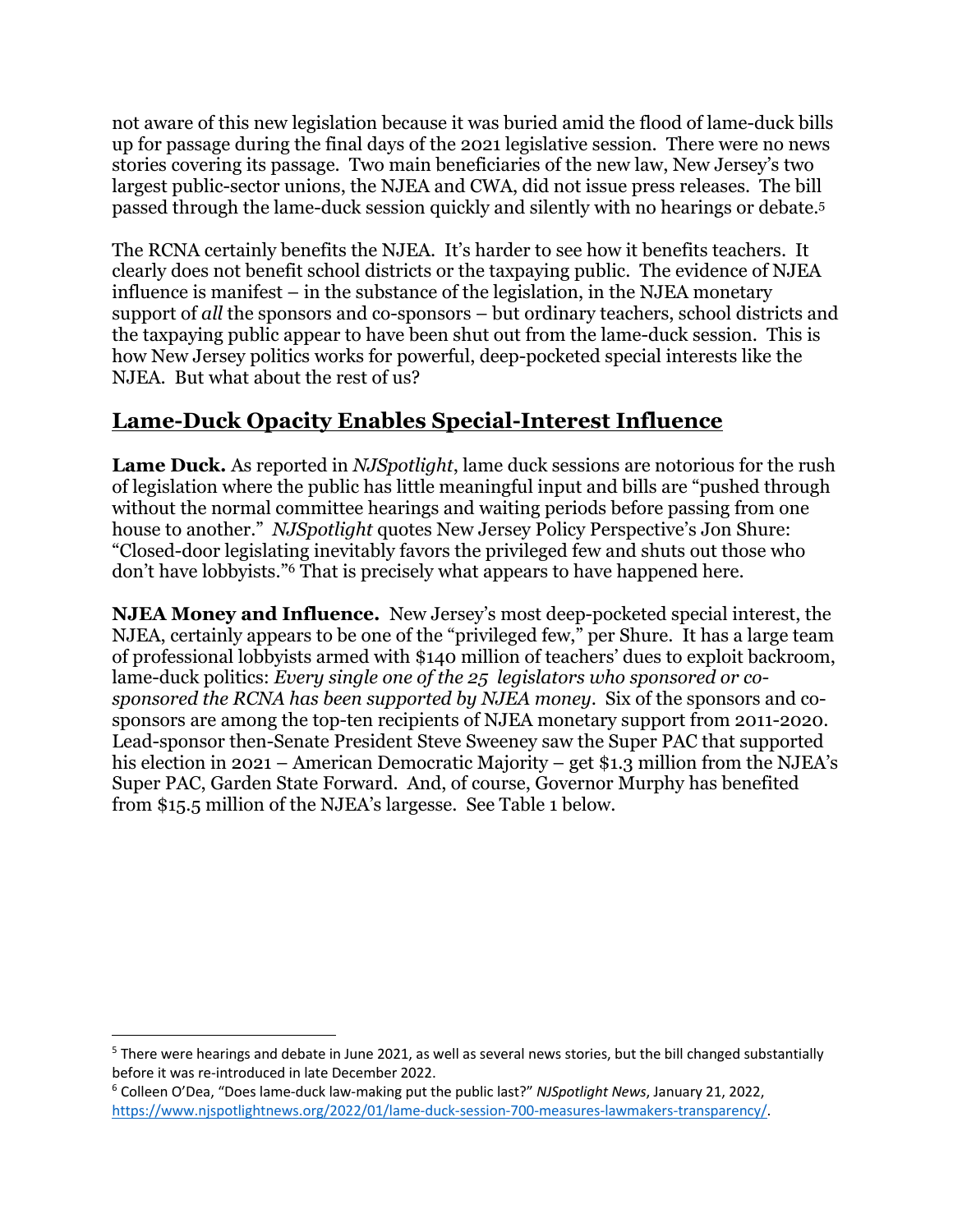| adio 11 Thomas Life Contributions and super Tric mipenditures |              |               |         |
|---------------------------------------------------------------|--------------|---------------|---------|
| <b>Candidate</b>                                              | <b>Party</b> | <b>Amount</b> |         |
|                                                               |              |               |         |
| Governor Phil Murphy (2018-2021)                              | D            | 15,500,0007   |         |
|                                                               |              |               |         |
| Sen Steve Sweeney (2021)                                      | D            | $1,265,000^8$ |         |
| ASM Dan Benson (2011-2020)                                    | D            | \$            | 115,291 |
| ASM Wayne DeAngelo (2011-2020)                                | D            | \$            | 96,891  |
| ASM Mila Jasey (2011-2020)                                    | D            | \$            | 74,700  |
| Sen Linda Greenstein (2011-2020)                              | $\mathbf{D}$ | \$            | 72,541  |
| ASM Benjie Wimberly (2011-2020)                               | D            | \$            | 68,150  |
| Sen Pat Diegnan (2011-2020)                                   | D            | \$            | 63,450  |
| Source: Election Law Enforcement Commission                   |              |               |         |

Table 1. NJEA PAC Contributions and Super PAC Expenditures

irce: Election Law Enforcement Commission

**The RCNA Is Intended to Benefit the NJEA.** The NJEA gains from the RCNA because it augments and modifies the 2018 WDEA. RCNA lead-sponsor Sen. Sweeney, who was also the lead-sponsor of the WDEA, made clear the purpose of the RCNA: "The *Janus* ruling was a direct assault on unions, their members and all the employees who could be harmed by the anti-union decision. This legislation will help safeguard those rights so workers are able to continue doing meaningful work on behalf of the public."9 As Sweeney's words make clear, there is simply no doubt that the RCNA is pro-NJEA legislation.

**The Passage of the RCNA Was a Backroom, 11th-Hour Deal.** After introduction and hearings in the Senate Labor Committee in May and June of 2021, the RCNA was quietly amended (with only Democratic votes) in late December and recommitted to the Senate Budget and Appropriations Committee on January 4, 2022, the first day of the lame-duck session that ran from January 4 -11. It was reported out of committee on January 6 apparently without any hearings. It was then passed by the full senate and the full assembly on January 10, the last voting session of the 2021 legislature. There appears to have been no debate on January 10, only votes.10 Gov. Murphy signed the RCNA into law on January 18. So it only took a week in lame duck to recommit and pass the bill and another week to make it the law of the state.

The fact pattern sure looks like NJEA lobbyists used their access and the NJEA's deep pockets to get their bill passed and signed into law in a most efficient, expeditious and quiet way.

<sup>7</sup> Garden State Forward independent expenditures: \$10.5 million to New Direction New Jersey, \$2.5 million to Our NJ and \$2.5 million to Committee to Build the Economy, all pro-Murphy Super PACS.<br><sup>8</sup> Garden State Forward contributions totaling \$1,265,000 to American Democratic Majority, a Super PAC

supporting South Jersey legislative Democrats led by Sen. Steve Sweeney.<br><sup>9</sup> Samantha Marcus, "N.J. unions would gain power under new plan pushed by top lawmaker," NJ Advance Media

for NJ.com, June 20, 2021, https://www.nj.com/politics/2021/06/nj-unions-would-gain-power-under-new-planpushed-by-top-lawmaker.html.<br><sup>10</sup> For the timeline, see https://www.njleg.state.nj.us/bill-search/2020/S3810.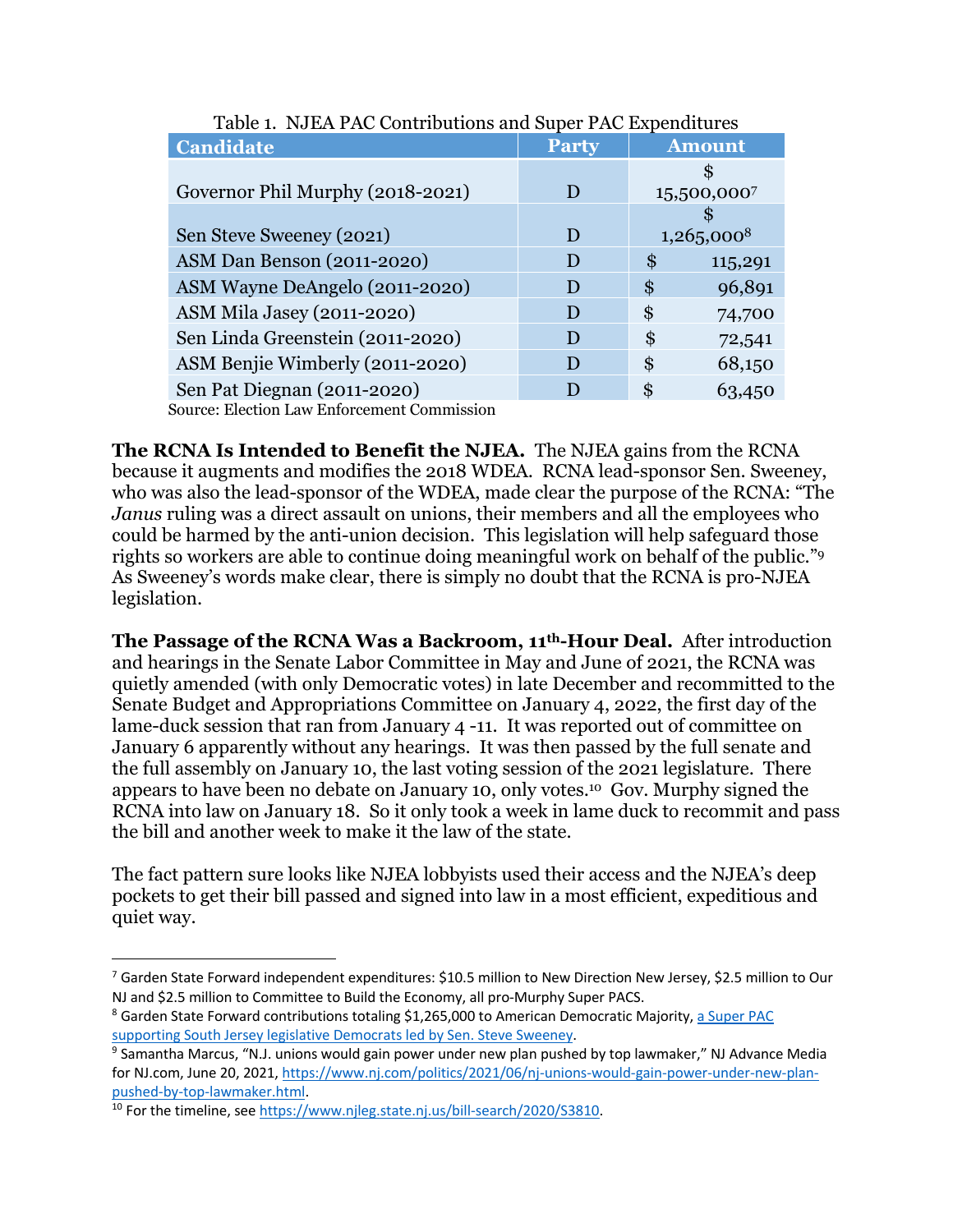## **How the RCNA and WDEA Work Together to Empower the NJEA**

**The WDEA.** The WDEA was designed to replace the coercion implicit in agency fees with structural coercion. Agency fees had forced teachers who were not members of the NJEA to pay fees up to 85% of regular dues, thus ensuring that 99%+ of teachers would join the NJEA. The WDEA:

- Grants the NJEA gained the exclusive right to meet with newly hired employees.<sup>11</sup>
- Requires school districts to send the NJEA the personal contact information of all new (and existing) employees.
- Prohibits school districts from encouraging employees to quit or not join the NJEA.
- Limits a teacher's ability to stop paying dues and leave the union. Notice may only be provided during a 10-date window following a teacher's hiring anniversary date.12

**The Case of a New Teacher Operating Under the WDEA.** The WDEA's implicit coercion is well demonstrated by considering the hypothetical case of a new teacher. Entering the building for the first time as an employee, the newly hired teacher is confronted with an entrenched, long-standing status quo where over 95% of the teachers belong to the NJEA and is required to attend a mandatory, exclusive "persuasion" session with NJEA officials. The new teacher will then be pressured to join the NJEA and have NJEA dues withheld from her paycheck. She is likely to succumb to this pressure, especially since it is unlikely anyone would have informed the teacher of her First Amendment right not to join. Having joined the NJEA, dues will be withheld, personal contact information will be sent exclusively to the union, and the teacher's ability to leave the NJEA will be circumscribed. Going forward, the union will be a regular presence in the teacher's workday, with union meetings held on school property and union emails coming over the school's internal email system.

Unsurprisingly, the WDEA worked exactly as planned. Lead-sponsor Sen. Sweeney commented on the fact that since *Janus*, public-sector union membership had not declined: "When Janus was first coming out, people were projecting enormous losses of membership, especially for the public sector. We [the legislature] wanted to make sure that unions had equal footing and access to membership, and obviously it's worked."13

<sup>&</sup>lt;sup>11</sup> The value of this meeting cannot be underestimated. The NJEA's parent, the National Education Association, says these meetings have an "'outsized' and 'lasting' impact on the strength of unions," and "boost membership numbers and build a foundation for later activism." National Education Association, "NEA's Guide to New Hire Orientations," nea.org, accessed May 3, 2022, https://www.nea.org/resource-library/new-educator-campaign. Download "New Employee Orientation Guide."

<sup>&</sup>lt;sup>12</sup> This provision was modified by the RCNA. See below.<br><sup>13</sup> David A. Lieb., "Public unions see only modest decline after court ruling," Associated Press, July 12, 2019, https://apnews.com/b7d0ab46b3b94d2a8baa13dcde8a7651.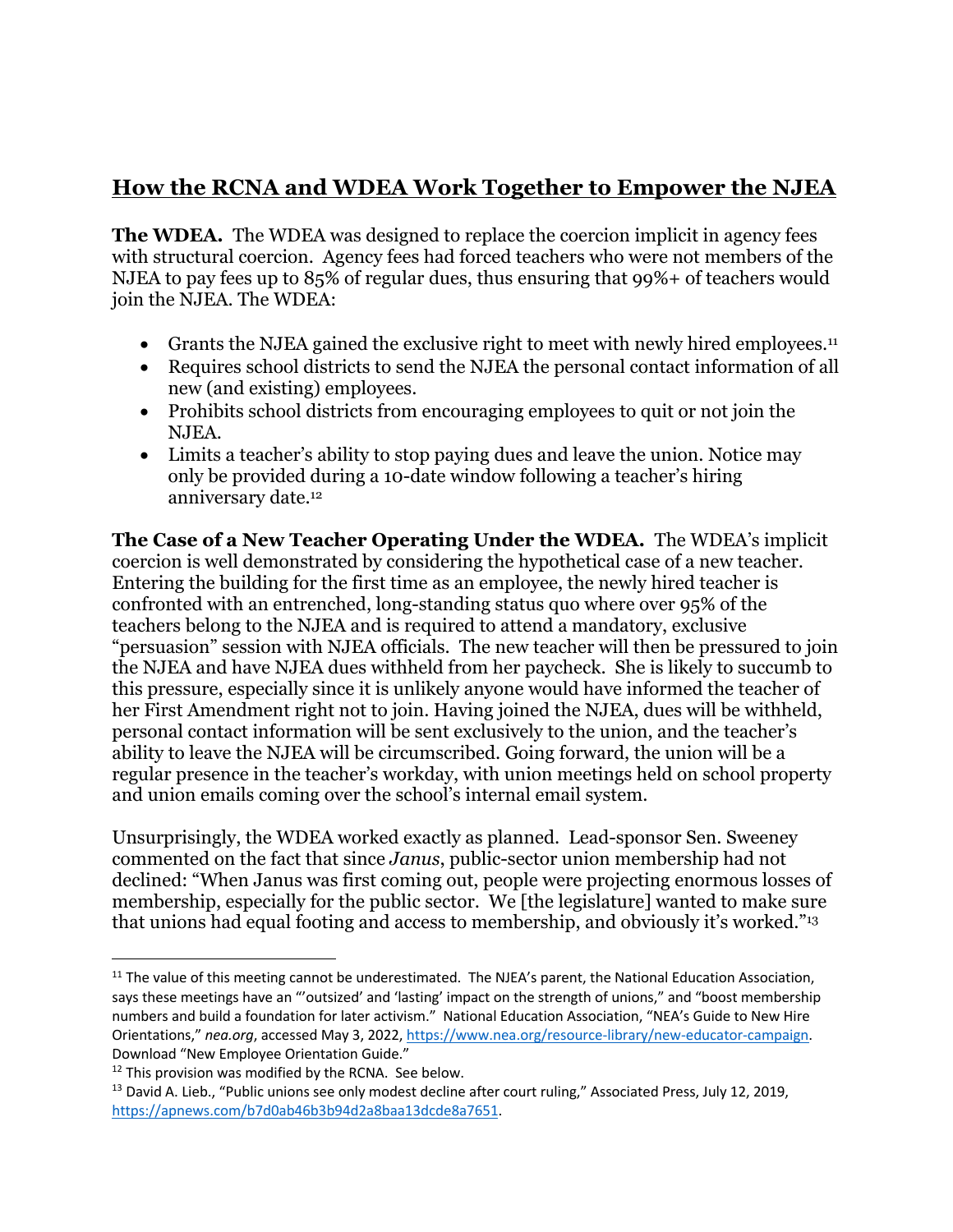It is easy to see why the NJEA lobbied hard in support the WDEA: it circumvents *Janus*, enhances their access to new hires and their control over existing members, and conscripts the school district for even more of the NJEA's administrative tasks. It is difficult to see how teachers benefit from this. Perhaps this explains why the NJEA was strangely muted after the passage of such a significant legislative victory as the WDEA.14 School districts and the taxpaying public clearly do not benefit.

**The RCNA Augments and Modifies the WDEA.** The RCNA addresses some problem-areas in the WDEA and further augments the NJEA's power over teachers:

- Requires that school districts provide the NJEA the name, job title and description, work location, work email and work phone number for all teachers who are *not* NJEA members.
- Provides that teachers who were NJEA members prior to the enactment of the WDEA can opt out of the NJEA consistent with the law when they joined the NJEA, which for most teachers means that they can opt out at any time but only with an effective date of either July 1 or January 1.
- For teachers who joined the NJEA after the WDEA, rather than be limited to a 10-day window, these teachers can opt out at any time but only with an effective date of 30 days after the hiring date anniversary.
- The school district must notify the NJEA within five days of all opt-outs.

The RCNA benefits the NJEA in several ways. First, it gives the NJEA privileged access to non-members, enhancing its ability to "persuade" these teachers to join the NJEA. As with the WDEA, the school district acts as the NJEA's business administrator on the taxpayer's dime.

Second, the RCNA addresses problem-areas in the WDEA legislation. The WDEA's narrow, 10-day opt-out window appears to be contrary to the language of the *Janus* decision and has been a litigation magnet. Teachers across the country and in New Jersey have filed lawsuits against this provision. It seems only a matter of time before it would be ruled unconstitutional - after a protracted and expensive legal fight. Moreover, the WDEA changed the legal regime for teachers who had joined the NJEA before the WDEA. Typically, such teachers would be "grandfathered," or exempted from the new law's provisions, but they were not under the WDEA. The RCNA rectifies that. But all teachers choosing to opt out would still be required to pay dues until their effective date (usually July 1 and January 1).

<sup>&</sup>lt;sup>14</sup> Upon the enactment of the WDEA, the NJEA made no press release or public statement in a New Jersey publication. After an extensive search, the only public comment Sunlight found was in an article in the national publication *Education Week*: "Honestly, I see [this law as] helping public employees in New Jersey," said Steven Baker, a spokesman for the New Jersey Education Association. "I think that's the important outcome of this: preserving the ability of the union to communicate with members, preserving the ability of the union to advocate for members." Madeline Will, "To Stem Likely Losses, Teachers' Unions Play Offense," *Education Week*, June 14, 2018, https://www.edweek.org/ew/articles/2018/06/14/to-stem-likely-membership-losses-teachers-unions.html . Even in its own publication for its members, the coverage was unusually muted. See June 2018 *NJEA Review*.